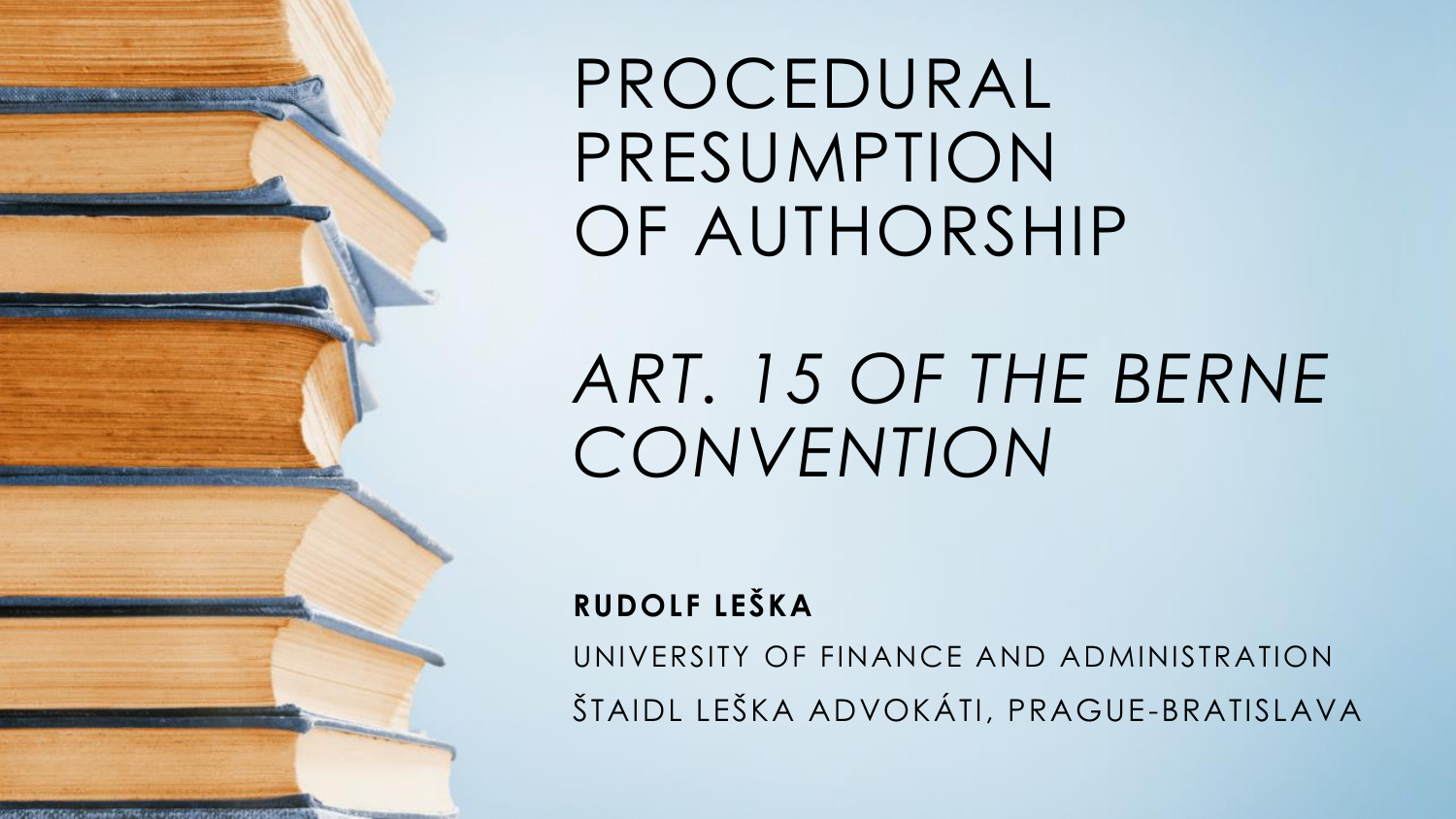### Art. 15(1) of the Berne Convention

*In order that the author of a literary or artistic work protected by this Convention shall, in the absence of proof to the contrary, be regarded as such, and consequently be entitled to institute infringement proceedings in the countries of the Union, it shall be sufficient for his name to appear on the work in the usual manner. This paragraph shall be applicable even if this name is a pseudonym, where the pseudonym adopted by the author leaves no doubt as to his identity.*

=> INCENTIVE FOR RIGHTHOLDERS TO ATTRIBUTE AUTHORSHIP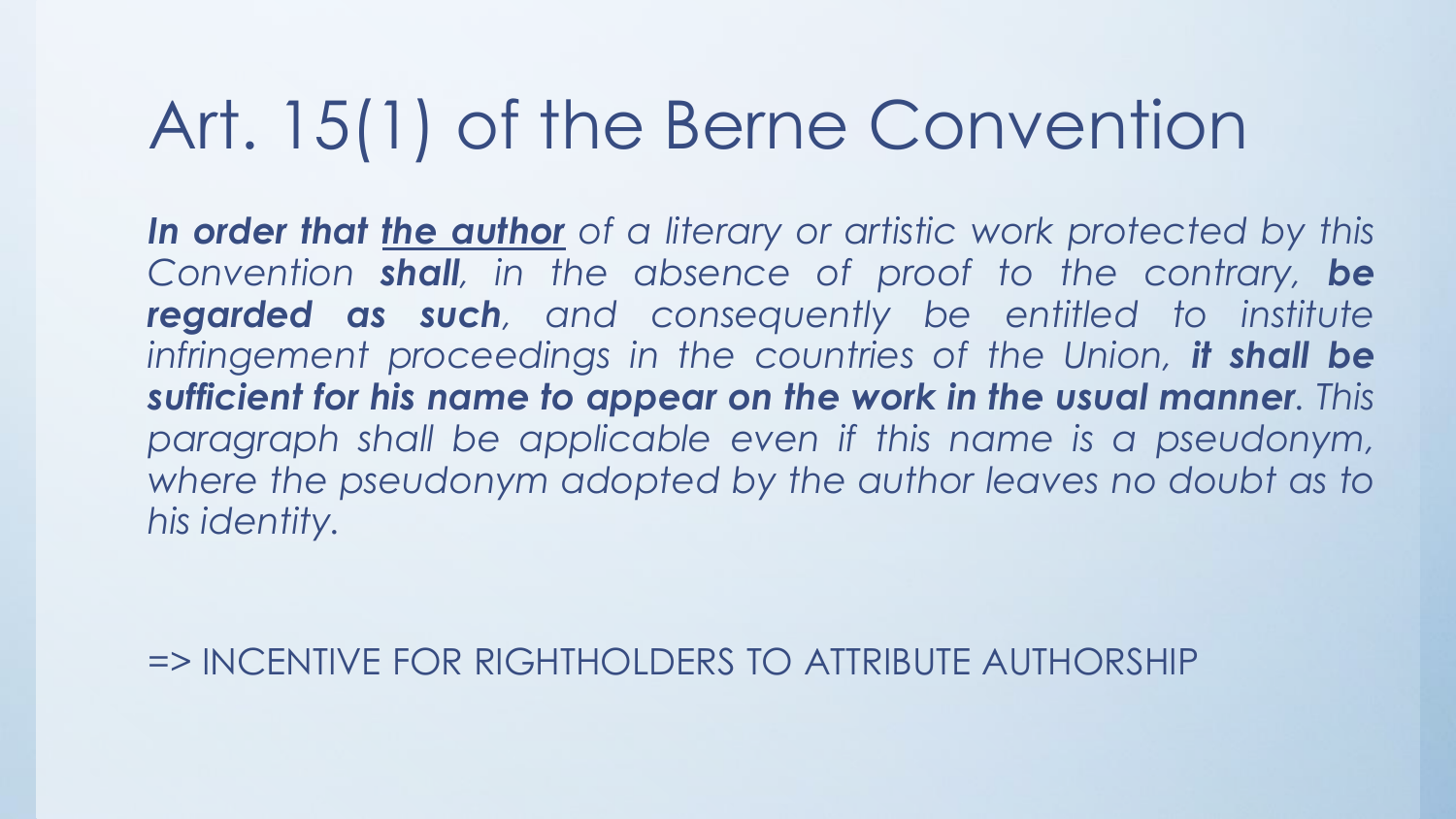#### National Models

- VERBATIM TRANSPOSITION
- COMBINATION WITH OTHER PROCEDURAL PRESUMPTIONS, e.g.:
	- Registration and/or deposition (with national authority, a CMO or notary)
	- Affidavit
	- Ownership of original material
- NONE TRANSPOSITION (registration model instead)

• Copyright notice may but must not trigger the presumption in the sense of Art. 15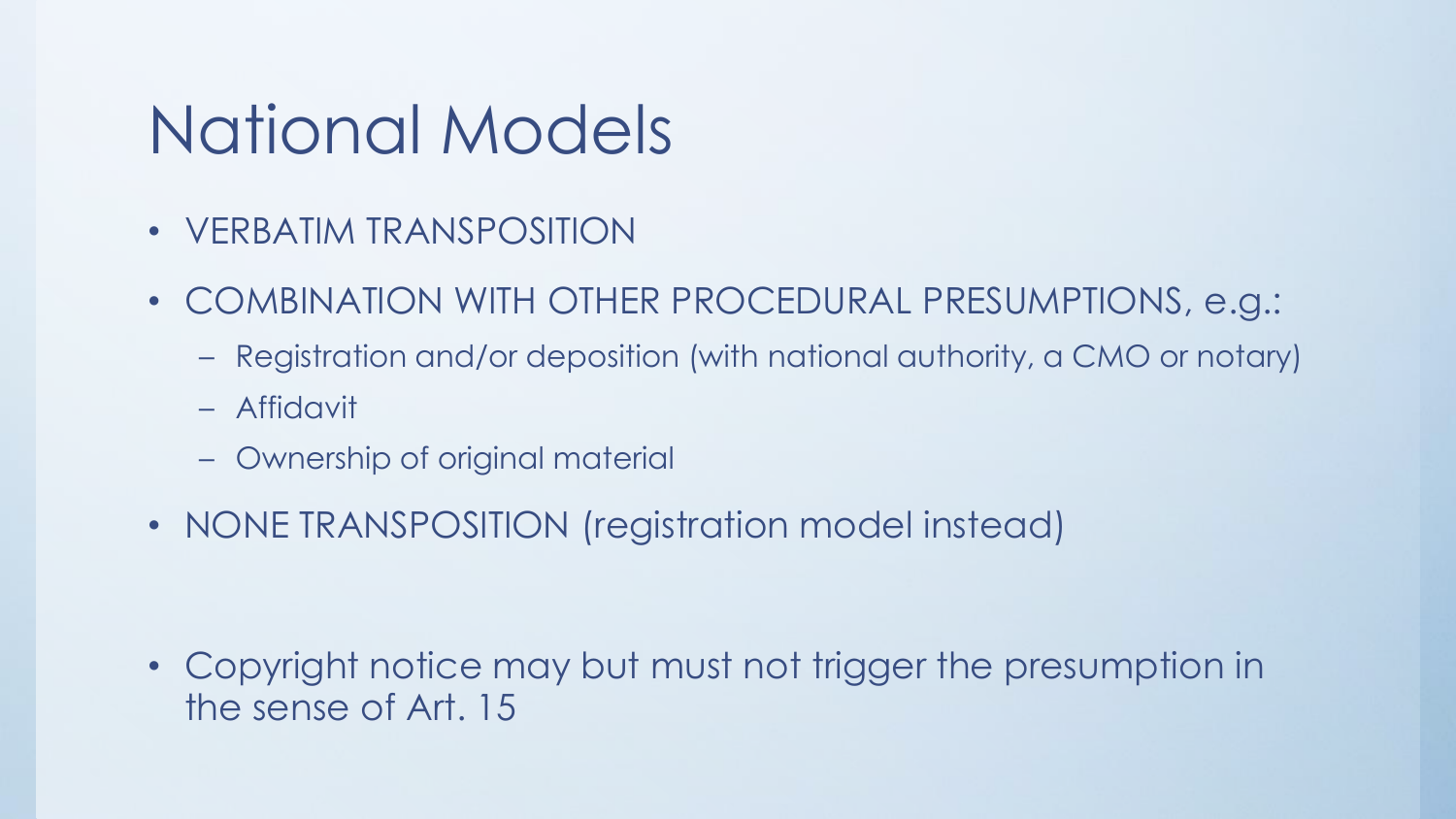# Conflicting Indications of Authorship

- Earlier indication prevails (e.g. Germany)
- Registration prevails (typical for common law countries)
- None presumption prevails and plaintiff bears burden of proof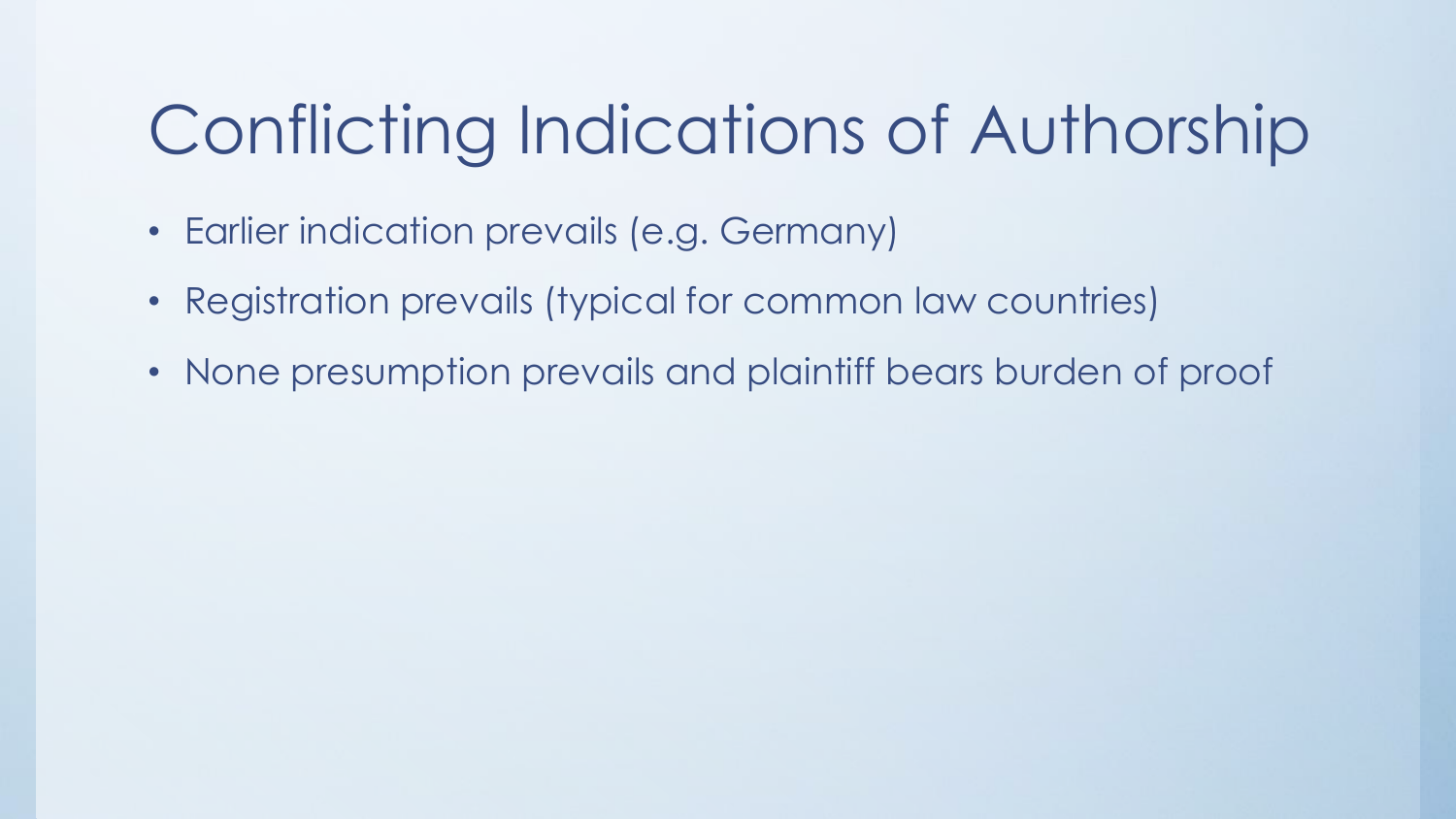# Benefiting other Rightsholders?

- Yes, presumption is extended to other "owners" (typical for common law countries but also in case law of some civil law countries)
- No, only authors are covered by the presumption (typically for civil law countries)
- Art. 15(2,3) has special provisions dealing with cinematographic and anonymous works which may benefit corporations as well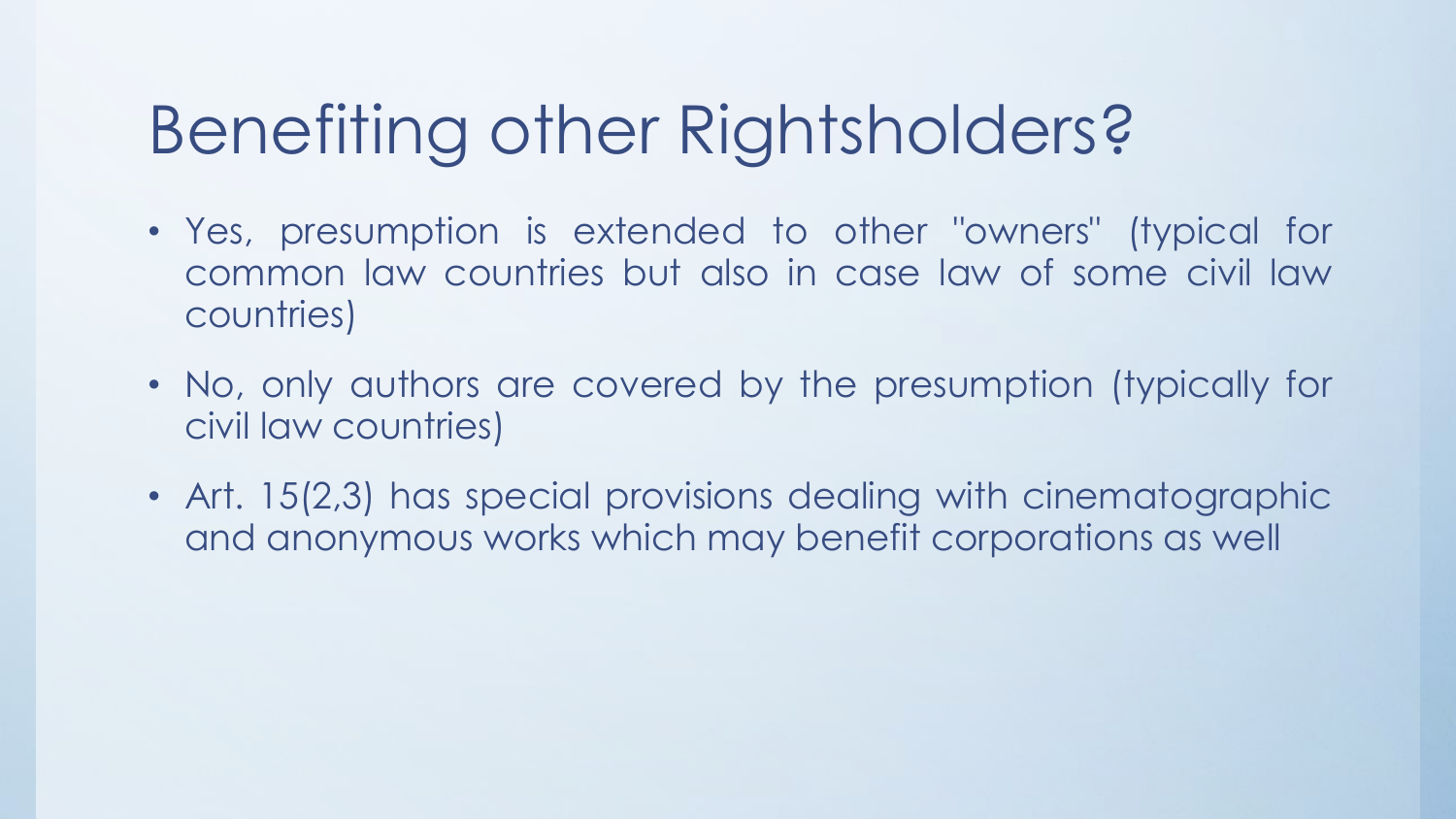# Covering other Subject Matter?

- No covenant on neighbouring rights contains express procedural presumptions (even if dealing with formalities and rights management information)
- Most countries extend the presumption to all neighbouring rights, notably the EU Enforcement Directive